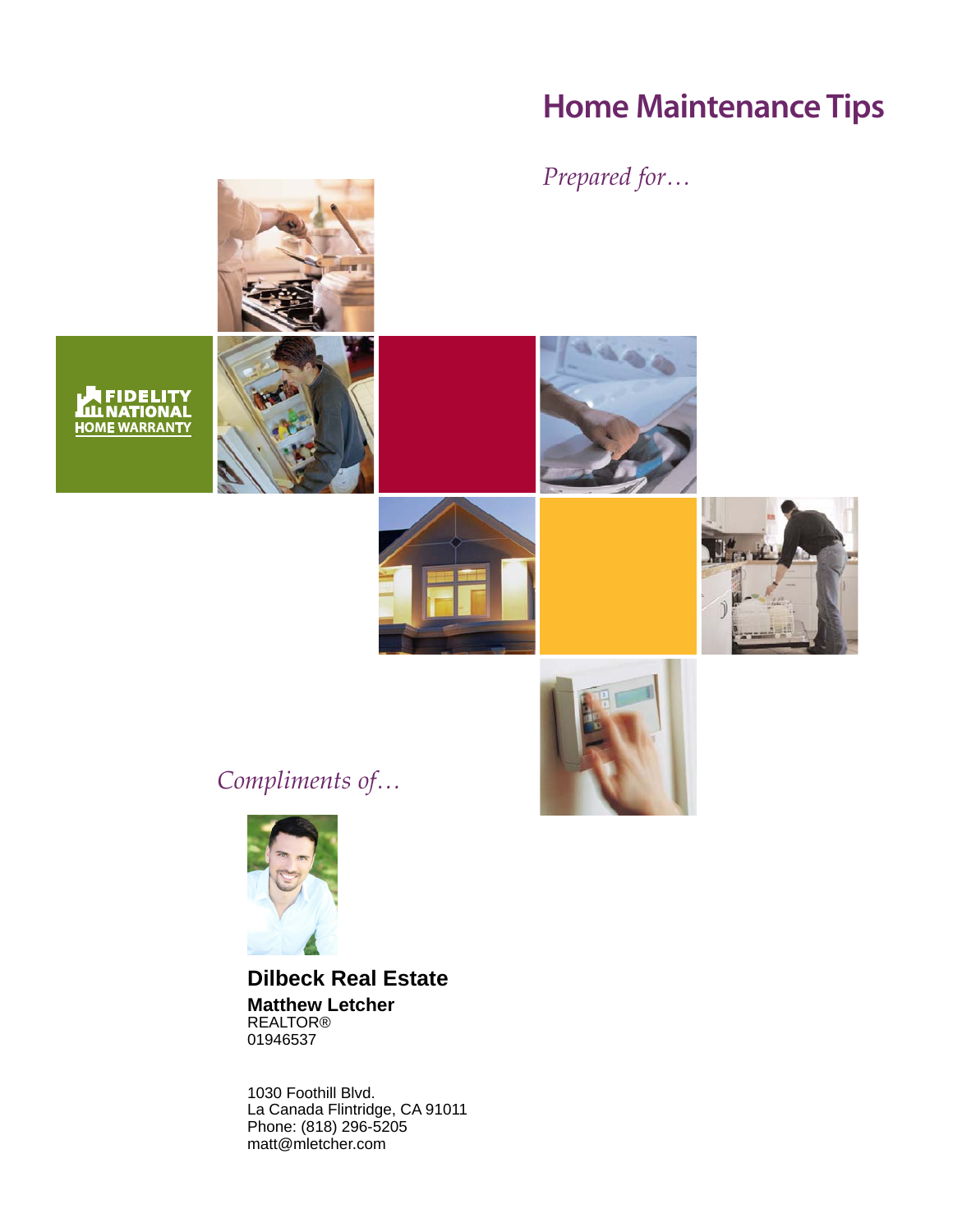# homewarranty.com

# Home Maintenance Tips

Preventative maintenance is the best way to keep your house in great shape, reduce the risk of unexpected repairs and improve the odds of selling your home at the best possible price, when that time should come. In addition, regular maintenance of your home's systems and appliances will increase their efficiency and lower operating costs, as well as ensure longer equipment life.

# **Regular Maintenance Checklist**



### **Monthly**

- $\Box$  Check that fire extinguisher(s) are fully charged. Re-charge if necessary.
- $\Box$  Test and inspect smoke, heat and gas detectors.
- $\Box$  Examine heating/cooling air filters and replace or clean as necessary. Use your electric bill as a reminder.
- $\Box$  Clean gutters and downspouts. Ensure that downspouts are secure, and that the discharge of the downspouts is appropriate.
- $\Box$  Carefully inspect the condition of shower enclosures. Repair or replace deteriorated grout and caulk.
- $\Box$  Check faucets for drips and the rest of the plumbing for leaks.
- $\Box$  Secure loose toilets, or repair flush mechanisms that become troublesome.

#### **Semi-Annually—Fall and Spring**

- $\Box$  Change the batteries in your smoke detector twice a year.
- $\Box$  Drain a gallon or two of water from your hot water heater at least twice a year to extend its life expectancy.
- $\Box$  (Fall) Check chimney for loose or missing mortar. Have chimney professionally cleaned. Make sure damper closes tightly.
- $\Box$  (Fall) Have heating system inspected and serviced. (Spring) Have cooling system inspected and serviced.
- □ Clean leaves and trash out from under decks and porches. Pull mulch away from foundation walls.
- $\Box$  Trim back tree branches and shrubs to ensure that they are not in contact with the house.
- $\Box$  Inspect driveways, walkways, decks, porches, and landscape components for evidence of deterioration, movement or safety hazards.
- $\Box$  Test the overhead garage door opener, to ensure that the auto-reverse mechanism is responding properly. Clean and lubricate hinges, rollers and tracks on overhead doors.
- $\Box$  Replace or clean exhaust hood filters.
- □ Clean, inspect and/or service all appliances as per the manufacturer's recommendations.

### **Annually**

- $\Box$  Have your heating and cooling system(s) serviced if inspections and service were not performed in the fall or spring.
- $\Box$  Check water heater to be sure it is secure.
- □ Clean out dryer exhaust vent system and underneath dryer.
- $\Box$  Inspect, repair and reseal tile grout in bathrooms, kitchens, and any other areas.
- $\Box$  Make sure that you know where the main cut-off valves or switches are for the home's plumbing system, electrical service, and gas service.
- $\Box$  Make a quick inspection of the exterior of the house. Check the foundation for cracking, blocked vents, and leaks. Check caulking around doors and windows.
- $\Box$  Check the roof for leaks.
- $\Box$  Examine the electrical panels, wiring and electrical components for evidence of overheating. Flip the breakers on and off to ensure that they are not sticky.



**1-800-TOCOVER** (1-800--862-6837)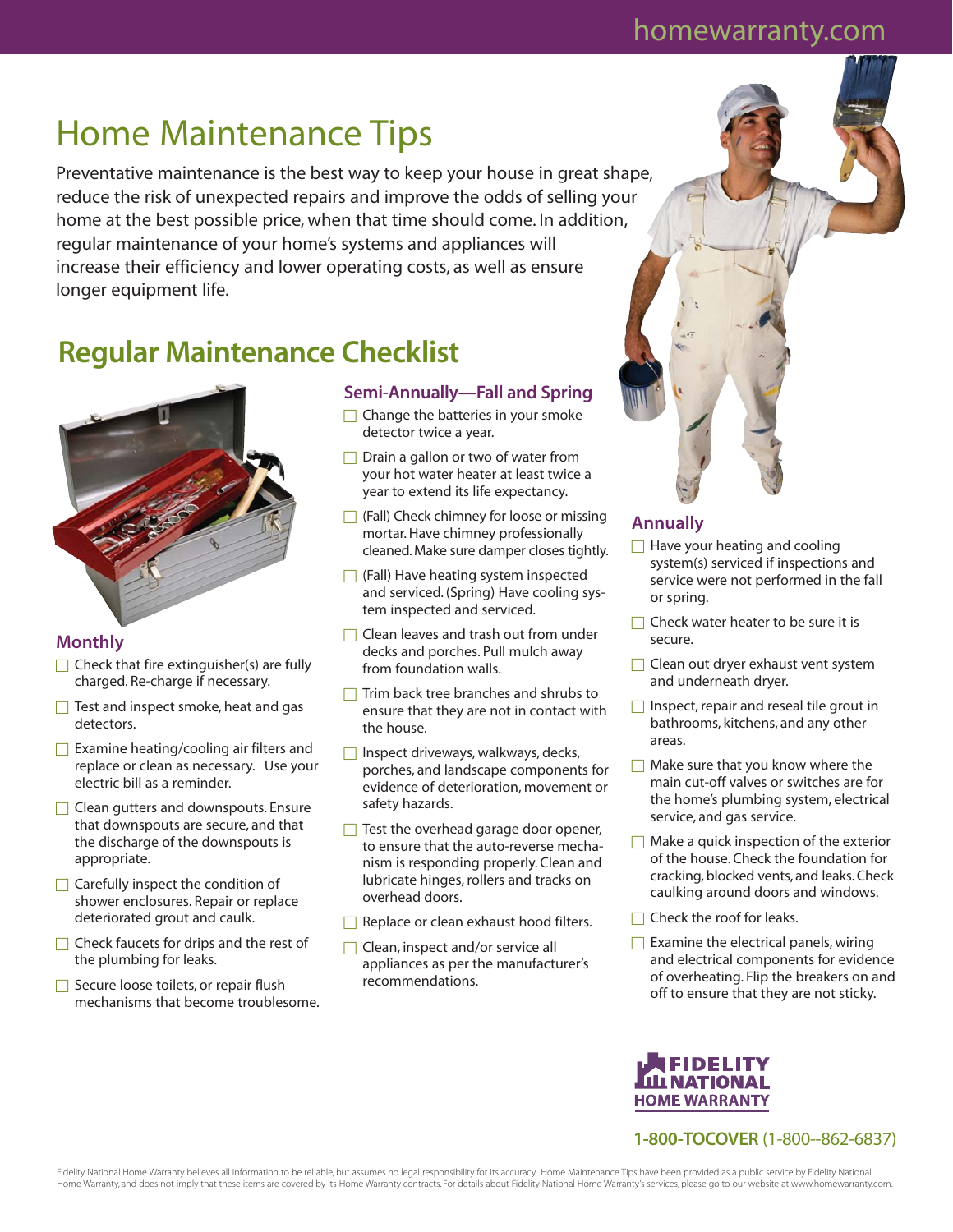# homewarranty.com

# Extending the Life of Your Appliances

Follow these guidelines and tips to help extend the life of your home systems and appliances—it could save you the cost of unnecessary repairs or early replacement!

# **Preventative Maintenance—**Guidelines and Tips

### **Garbage Disposal**

- Run a strong flow of cold water through garbage disposal throughout grinding and for at least 30 seconds after turning off grinder.
- To freshen your disposal, occasionally grind a half lemon or lime while running cold water.
- Do not put fibrous foods down the disposal, including celery, corn husks, and potato skins. Never put rice (uncooked or cooked) down the garbage disposal.

## **Refrigerator/Freezer**

- Clean refrigerator compartment regularly, even though it does not require defrosting.
- Wipe up spills in the refrigerator promptly to avoid staining and odors.
- Clean coils with a condenser coil brush
- Once a year slide the refrigerator out and vacuum around and beneath it.
- Defrost freezers about once a year, before frost is 1/2 inch thick on inside walls and clean. Use a plastic or wooden scraper, not a sharp instrument.
- When storing items in the door, place the heaviest items closest to the hinge side; this will reduce stress on the door and inner door panel when it is opened and shut.

## **Oven**

- Clean the interior of your oven regularly.
- If you have a self-cleaning oven, do not use any other method to clean it.

### **Microwave Oven**

- Do not use metal pans or containers with metal trim.
- Clean microwave oven and removable glass shelves regularly; food residue keeps reheating and can cause the glass shelves to break.
- Clean around microwave door to prevent soil buildup which could keep the door from closing tightly.
- Only use mild soap and/or baking soda mixture to clean the interior to avoid damaging the lining.

## **Cooktop/Range/Hood**

- Keep gas burners free of dirt and debris.
- Clean exposed metal of range hoods regularly with sudsy water—do not use abrasive pads or scouring powders, as they may scratch the finish.
- Occasionally clean the metal filter in warm, sudsy water. Charcoal filters should be replaced once a year.
- Never spray cleaners directly onto the control panel. Put some cleaner on a soft, damp rag, and then wipe the surface.



# **1-800-TOCOVER** (1-800--862-6837)

Fidelity National Home Warranty believes all information to be reliable, but assumes no legal responsibility for its accuracy. Home Maintenance Tips have been provided as a public service by Fidelity National Home Warranty, and does not imply that these items are covered by its Home Warranty contracts. For details about Fidelity National Home Warranty's services, please go to our website at www.homewarranty.com.

#### **General**

- Change the batteries in your smoke detectors twice a year—choose family birthdays or holidays as reminders.
- Unplug small electrical appliances, such as toasters, blenders, etc. after using them.
- Inspect appliance hoses and ventilation according to owner's manuals.
- Clean small electrical appliances after each use; unplug and cool before cleaning.
- Use only distilled water in steam irons to avoid mineral buildup.
- Strap the water heater solidly to wall studs to prevent it from movement during an earthquake.

### **Plumbing**

- Repair minor drips and leaks as they occur.
- Avoid flushing anything but toilet paper down the toilet.

### **Dishwasher**

- Load dishwasher properly—and run only when you have a full load.
- Use only dishwasher detergent in recommended amounts.
- Load more fragile items on the top rack of the dishwasher.